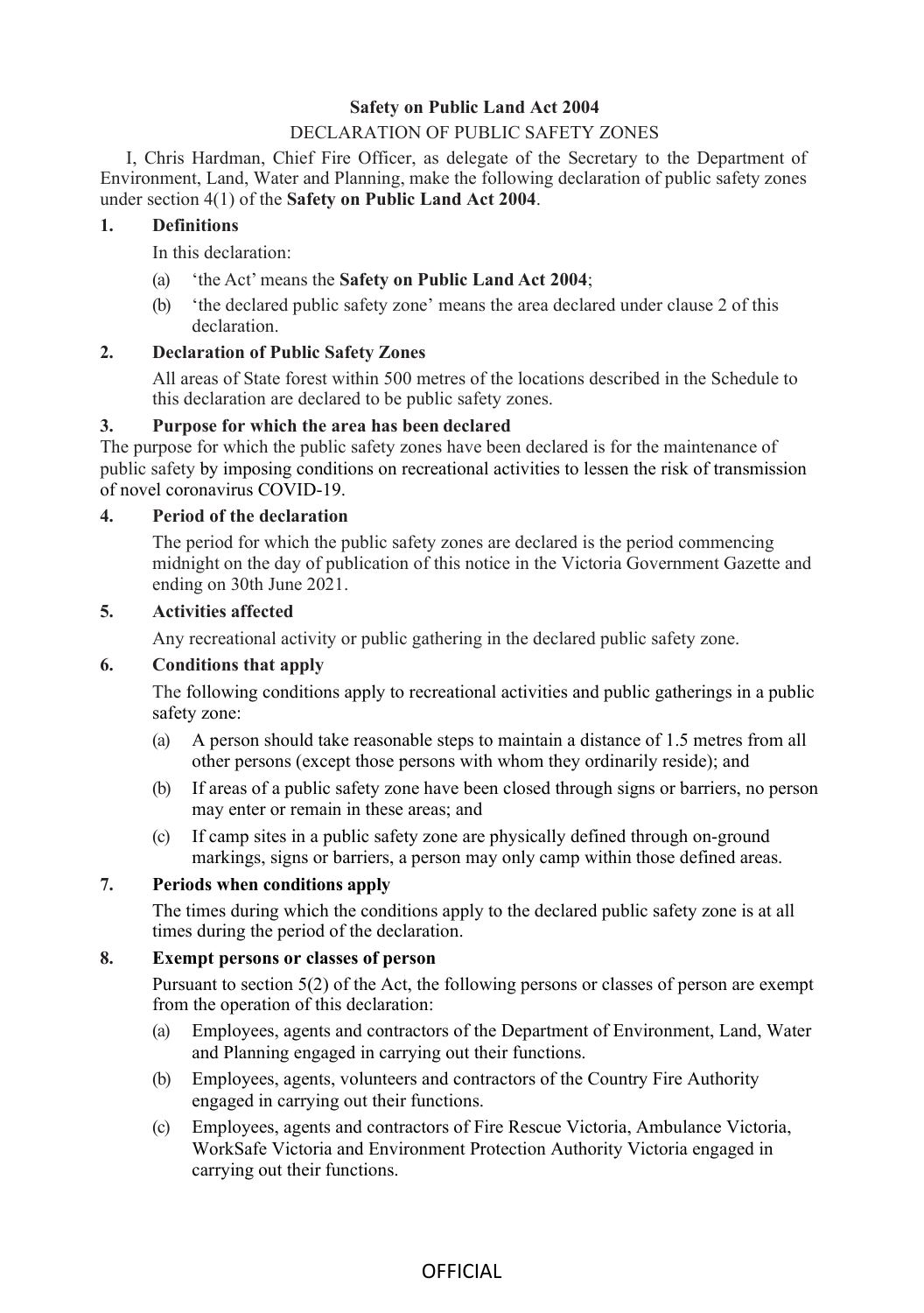- (d) Members of the police force of Victoria engaged in carrying out their functions.
- (e) Employees, agents and contractors of a Council within the meaning of the **Local Government Act 2020** engaged in carrying out their functions.
- (f) Employees, agents and contractors of the Department of Health and Human Services engaged in carrying out their functions.
- (g) Employees, agents, volunteers and contractors of an Emergency Management Service engaged by the Department of Environment, Land, Water and Planning or the Country Fire Authority to carry out an emergency management function.
- (h) Employees, agents, volunteers and contractors of assisting the Department of Environment, Land, Water and Planning or the Country Fire Authority in their emergency management functions operating in accordance with an agreement or arrangement to provide this assistance.
- (i) Employees, agents and contractors of Water Authorities engaged in carrying out their functions.
- (j) Members of the public using State forest roads as the most practical access to and from private properties surrounding State forest.
- (k) Employees, agents and contractors engaged in accessing and carrying out functions within a prescribed mine, as defined by regulation 401 of the Occupational Health and Safety Regulations 2017, where both an approved work plan, as defined by section 40 of the **Mineral Resources (Sustainable Development) Act 1990**, and an Emergency plan, prepared in accordance with regulation 433 of the Occupational Health and Safety Regulations 2017, are in place which address the risk of bushfires.
- (l) Employees, agents and contractors of VicForests engaged in carrying out their functions.

| <b>Name</b>                     | Latitude          | Longitude         |
|---------------------------------|-------------------|-------------------|
|                                 | (Decimal degrees) | (Decimal degrees) |
| Stevenson Falls Campground      | -38.563933        | 143.655763        |
| <b>Stevenson Falls Walk</b>     | -38.575374        | 143.657728        |
| <b>Birnam Station</b>           | $-38.459711$      | 143.597099        |
| Dandos                          | -38.553399        | 143.618896        |
| <b>Forrest Trailhead</b>        | -38.522875        | 143.713181        |
| <b>Goat Track</b>               | -38.50989         | 143.771218        |
| Hammonds North Campground       | $-38.387$         | 144.027           |
| Loves Creek                     | -38.47878         | 143.582821        |
| Paddys Swamp Trail Bike Visitor | -38.363061        | 143.984542        |
| Area                            |                   |                   |
| <b>Tanners Road Camp Site</b>   | -38.330546        | 144.077498        |
| Yaugher Trailhead               | $-38.49701$       | 143.717588        |
| <b>Brunton's Bridge</b>         | $-37.99923$       | 146.47258         |
| <b>Checking Station</b>         | $-37.801607$      | 146.014915        |
| Coopers Creek Camping Area One  | -37.980753        | 146.423947        |
| Coopers Creek Camping Area Two  | -37.980047        | 146.426259        |
| Coopers Creek Day Visitor Area  | -37.980966        | 146.424606        |

## **Schedule**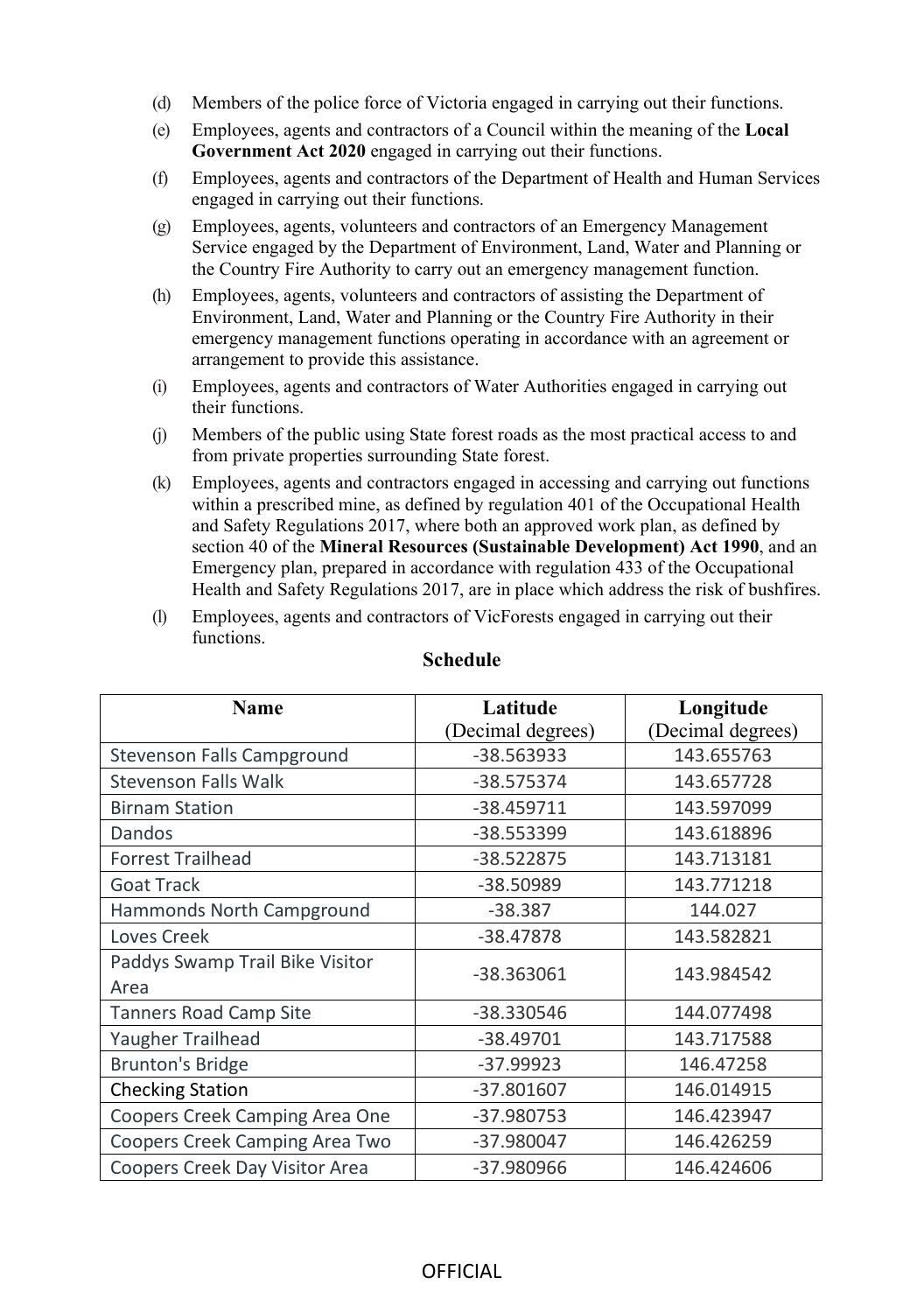| One                                 |              |            |
|-------------------------------------|--------------|------------|
| Coopers Creek Day Visitor Area      | -37.980803   | 146.426392 |
| Two                                 |              |            |
| Jorgenson                           | -37.748398   | 146.412407 |
| <b>Junction Camping Ground</b>      | $-37.757826$ | 146.400964 |
| Little O'Toole's                    | -37.747594   | 146.439778 |
| Merrington's Camping Area           | -37.761334   | 146.399879 |
| O'Toole's Flat                      | -37.748833   | 146.443164 |
| Poplars Reserve                     | -37.820945   | 145.994091 |
| Thomson Bridge Campground           | -37.95709    | 146.41981  |
| <b>Black Flat</b>                   | -37.363996   | 147.292959 |
| <b>Black Snake Creek</b>            | $-37.446215$ | 147.14034  |
| Blue Pool Lower (Day Visitor Area)  | -37.778945   | 147.112862 |
| <b>Blue Pool Upper (Campground)</b> | -37.780832   | 147.112851 |
| Carneys Camp                        | $-37.74974$  | 147.11326  |
| Cheynes Bridge                      | $-37.762913$ | 146.669129 |
| <b>Collins Flat</b>                 | -37.339029   | 147.297726 |
| Froam                               | $-37.77565$  | 147.11412  |
| <b>Huggetts Crossing</b>            | -37.809594   | 146.852794 |
| <b>Italian Flat</b>                 | $-37.409196$ | 147.264526 |
| Jimmy Iverson's                     | -37.398175   | 147.272121 |
| Johnstons Flat                      | -37.70664    | 147.14136  |
| Lee Creek                           | $-37.67526$  | 147.15935  |
| Lloyds                              | $-37.70328$  | 147.14344  |
| <b>McKinnon Point</b>               | $-37.76212$  | 147.10662  |
| Ollies Jump Up                      | $-37.38573$  | 147.277254 |
| <b>Shadeys Place</b>                | $-37.71418$  | 147.12263  |
| <b>Two Mile Creek</b>               | -37.408446   | 147.257275 |
| White Womans Waterhole              | -38.481292   | 146.772095 |
| <b>Woods Point</b>                  | $-37.642295$ | 148.321471 |
| <b>Bentley Plain</b>                | -37.227765   | 147.92252  |
| Deptford                            | $-37.591394$ | 147.697578 |
| Moscow Villa                        | $-37.225875$ | 147.921763 |
| Mount Taylor                        | -37.703401   | 147.583325 |
| <b>Nunniong Plains</b>              | $-37.13794$  | 147.9483   |
| <b>Chinamans Campground</b>         | -37.248938   | 143.199165 |
| <b>Firth Park</b>                   | -37.435187   | 144.409661 |
| <b>Richards Campground</b>          | -37.301202   | 143.27522  |
| <b>Smiths Bridge Campground</b>     | -37.297871   | 143.293057 |
| <b>Big Bend</b>                     | $-36.551551$ | 142.012649 |
| <b>Brodies</b>                      | -37.249858   | 141.993663 |
| Fergusons 1                         | -37.292945   | 142.062081 |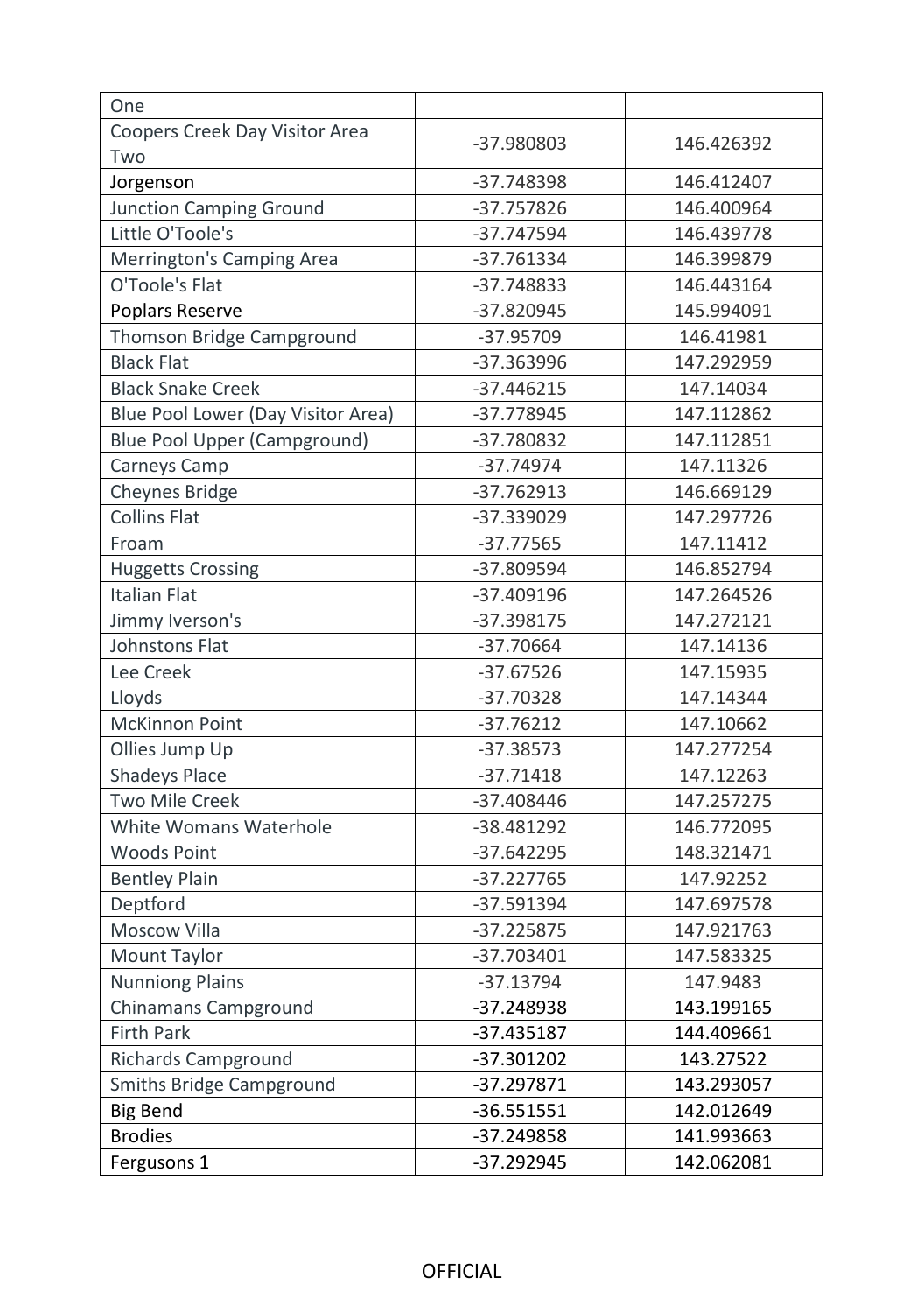| Fergusons 2                      | $-37.296$    | 142.054    |
|----------------------------------|--------------|------------|
| Glendinning 1                    | $-37.298$    | 141.998    |
| <b>Glendinning 2</b>             | $-37.29722$  | 142.0017   |
| Henrys                           | $-37.322101$ | 142.041757 |
| <b>Mountain Dam</b>              | $-37.22786$  | 142.087564 |
| <b>Turkey Neck</b>               | $-37.234$    | 141.991    |
| Wail Site 1 Campsite             | $-36.511019$ | 142.030389 |
| Wail Site 2 Campsite             | -36.532919   | 142.02783  |
| Wail Site 3 Campsite             | -36.53639    | 142.019489 |
| Wail Site 4 Campsite             | -36.538666   | 142.015827 |
| Wail Site 5 Campsite             | $-36.544157$ | 142.01304  |
| Kendalls                         | $-37.3099$   | 145.8523   |
| <b>Andersons Garden</b>          | $-37.3535$   | 145.1076   |
| Blackwood                        | $-37.3898$   | 145.5534   |
| <b>Bull Creek</b>                | $-37.429$    | 145.5708   |
| Cascades                         | $-37.4596$   | 145.5717   |
| Dindi Mill                       | $-37.4794$   | 145.5639   |
| Ferns                            | $-37.4261$   | 145.5686   |
| <b>Rubicon Camping Area</b>      | $-37.3279$   | 145.8631   |
| Sec                              | $-37.396$    | 145.559    |
| <b>Steavenson Falls</b>          | $-37.5298$   | 145.7723   |
| <b>Suspension Bridge</b>         | $-37.3887$   | 145.5522   |
| The Boys Camping Area            | $-37.3204$   | 145.8605   |
| Tin Hut                          | $-37.324$    | 145.8622   |
| <b>Water Guage</b>               | $-37.414$    | 145.5639   |
| <b>Black Swamp</b>               | -35.710704   | 144.176862 |
| <b>Camerons Track Campground</b> | -37.094876   | 143.29736  |
| Canoe Site                       | -35.685578   | 144.147974 |
| <b>Five Sleeper</b>              | $-35.774196$ | 144.239171 |
| Frasers Trail Bike Visitor Area  | -37.085388   | 143.369012 |
| Goat Island                      | -35.727997   | 144.181138 |
| Horse Shoe Lagoon                | -35.758949   | 144.205385 |
| Red White and Blue               | $-37.060111$ | 144.108971 |
| Reedy Lagoon                     | -35.740069   | 144.199144 |
| Spence Bridge                    | $-35.741373$ | 144.180997 |
| Ti Tree                          | -35.683671   | 144.164508 |
| <b>Twin Bridges</b>              | -35.663269   | 144.129811 |
| Waanyarra                        | -36.815349   | 143.800398 |
| <b>Waterfalls Picnic Area</b>    | -37.098966   | 143.367829 |
| La La Falls                      | -37.765508   | 145.701754 |